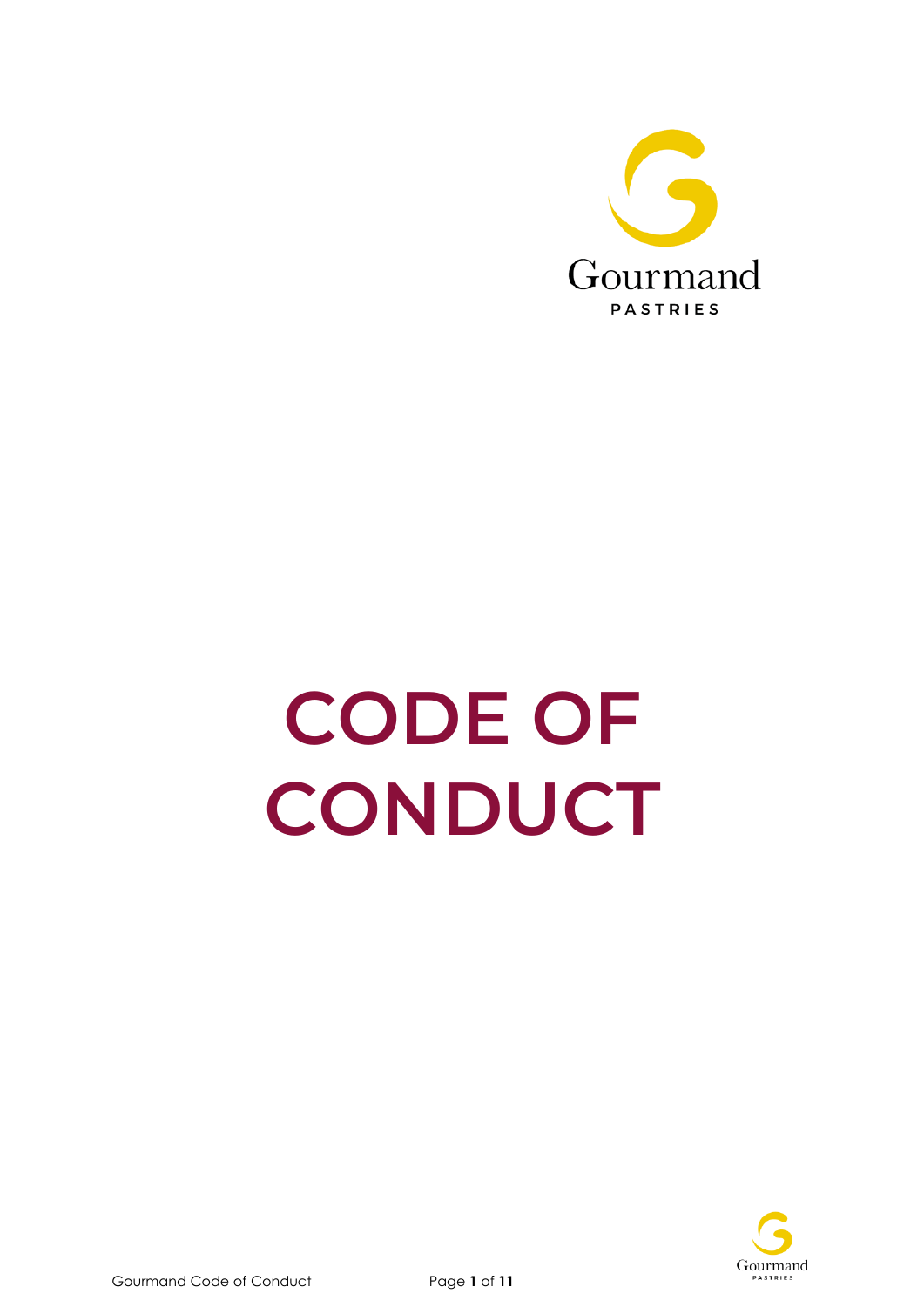## <span id="page-1-0"></span>Table of contents

| 1 |      |  |
|---|------|--|
| 2 |      |  |
| 3 |      |  |
| 4 |      |  |
| 5 |      |  |
| 6 |      |  |
|   | 6.1  |  |
|   | 6.2  |  |
|   | 6.3  |  |
|   | 6.4  |  |
|   | 6.5  |  |
|   | 6.6  |  |
|   |      |  |
|   | 6.7  |  |
|   | 6.8  |  |
|   | 6.9  |  |
|   | 6.10 |  |
|   | 6.11 |  |
|   | 6.12 |  |
|   | 6.13 |  |
|   | 6.14 |  |
|   | 6.15 |  |
|   | 6.16 |  |
|   | 6.17 |  |
|   | 6.18 |  |

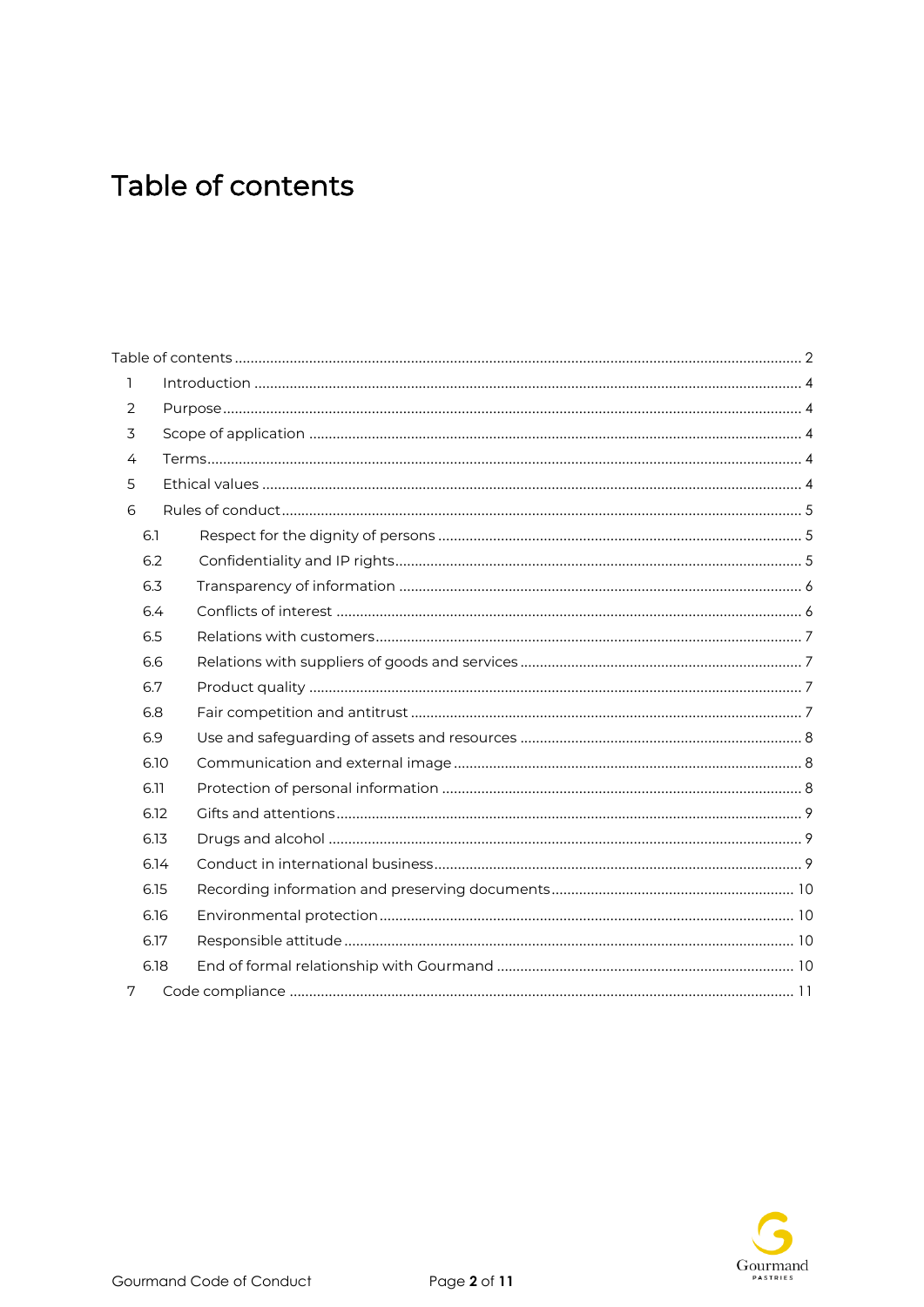Dear all,

We have the pleasure to present the new Code of Conduct for Gourmand.

The need for rigorous ethical principles in a company and its employees is the same as the need for ethical principles in society as a whole. They are mutually beneficial. They help make our relationships mutually pleasant and productive. We understand our company as a cooperative organization, and those who must conform to its rules are also those who benefit from the conformity of others. Each has a stake in maintaining general compliance.

To this end we first worked on setting which are the main general principles that should prevail in the organization and that can help our company to meet its objectives: Trust, Safety, integrity and Social Responsibility. You can find a description of these principles in the Code.

After that we thought about the main targets we should cover in the Code, which basically were:

- To define accepted behaviors
- To promote high standards of practice
- To establish a framework for professional behavior and responsibilities

We firmly believe that by achieving the compliance with these three main targets we will manage to bring an enormous value to Gourmand. We developed in the Code principles related to critical aspects such us respect to dignity of persons, confidentiality, conflicts of interest, relationship with customers and suppliers, product quality, communication, fair competition or protection of the environment. These principles can also be found in our company values.

Finally we established appropriate means to monitor the compliance with the Code, such as the Conduct line, a channel to consult or denunciate events or facts that could contravene the Code. In addition to the conduct line, we also have a trust person.

I strongly recommend the reading of the Code to all employees being sure that this will be of high value to all of you and our organization. Likewise, if you may have any question related to the Code of Conduct, please refer it to your Human Resources contact, for its appropriate resolution and better knowledge of our Code.

Best regards

Frank Dossche CEO

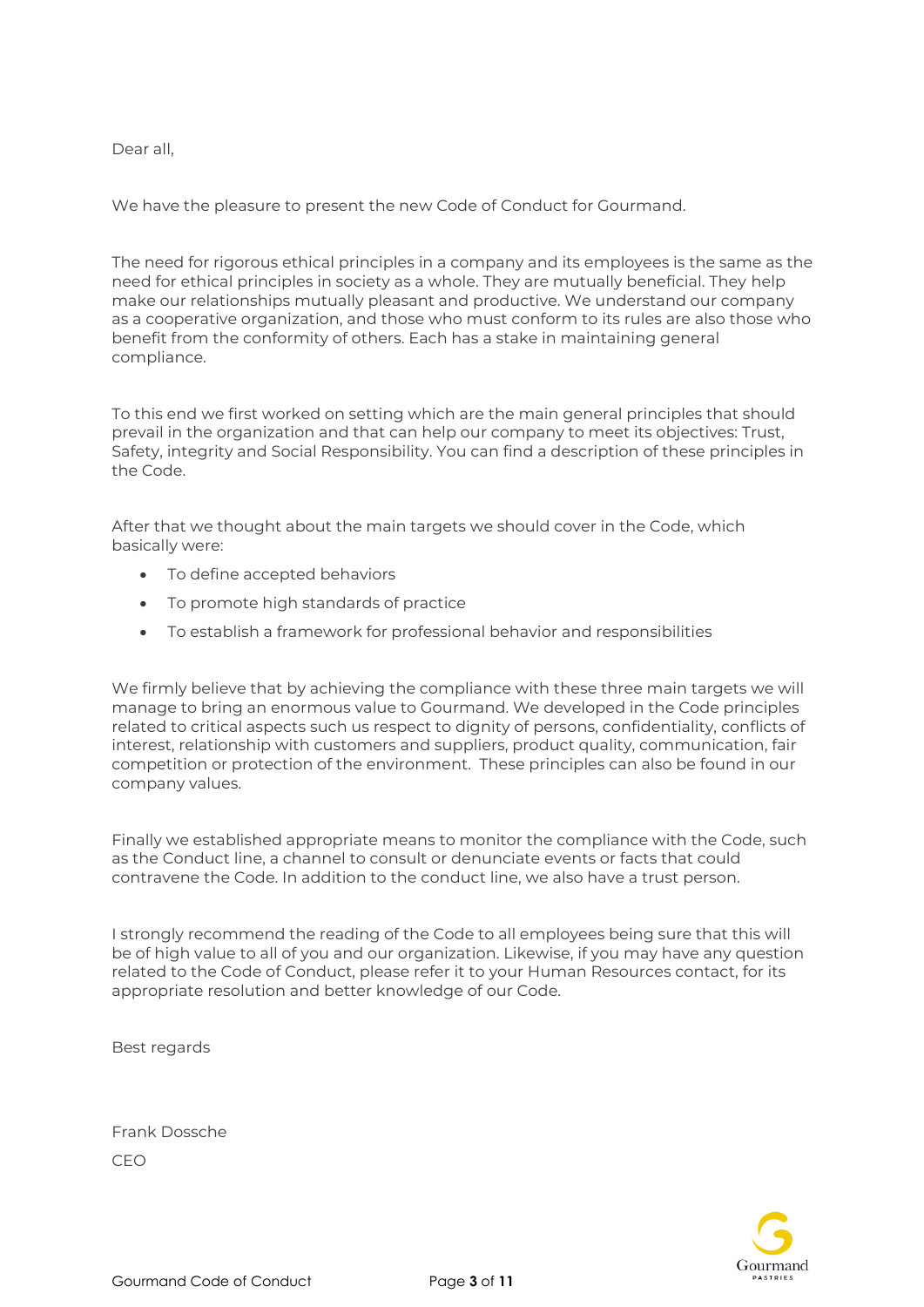#### <span id="page-3-0"></span>1 Introduction

Through this code of conduct we want to strengthen the principles guiding our business and to ensure that we are a company into which society can place its trust. The Board of Directors believes that the principles governing the behavior of the people in its organization are the best basis for strong and ongoing creation of value.

#### <span id="page-3-1"></span>2 Purpose

The purpose of this code of conduct is to establish the principles and behavior of the firm, its directors, managers and employees, regarding their own functions and in their business, contractual and/or professional relationships with third parties.

#### <span id="page-3-2"></span>3 Scope of application

This code of conduct applies to the chairman, directors, managers and other employees belonging or contractually related to Gourmand. All of them have the obligation to read this code and comply with it without exception, regardless of the positions they occupy or of where they work.

The scope of application of this code may be extended to persons or institutions that, although not belonging to Gourmand, are related in such a way that their behavior may affect Gourmand's reputation.

#### <span id="page-3-3"></span>4 Terms

This code of conduct will become effective as soon as it has been approved by the Board of Directors, and individually communicated to the directors, managers and employees.

#### <span id="page-3-4"></span>5 Ethical values

Our values are essential to the progress of the company and are the fundamental basis of our business. In this regard, among the corporate values the most important is "always acting honorably" from an ethical perspective. Such behavior at the ethical level manifests itself through the following aspects:

Trust / reliability: our sense of obligation to society imposes on us the necessity of a system of trust and credibility based on the utility and quality of our products, and on our behavior aimed at serving the people. Our highest aspiration is to be an enterprise deserving the highest trust from consumers as well as from our customers and suppliers.

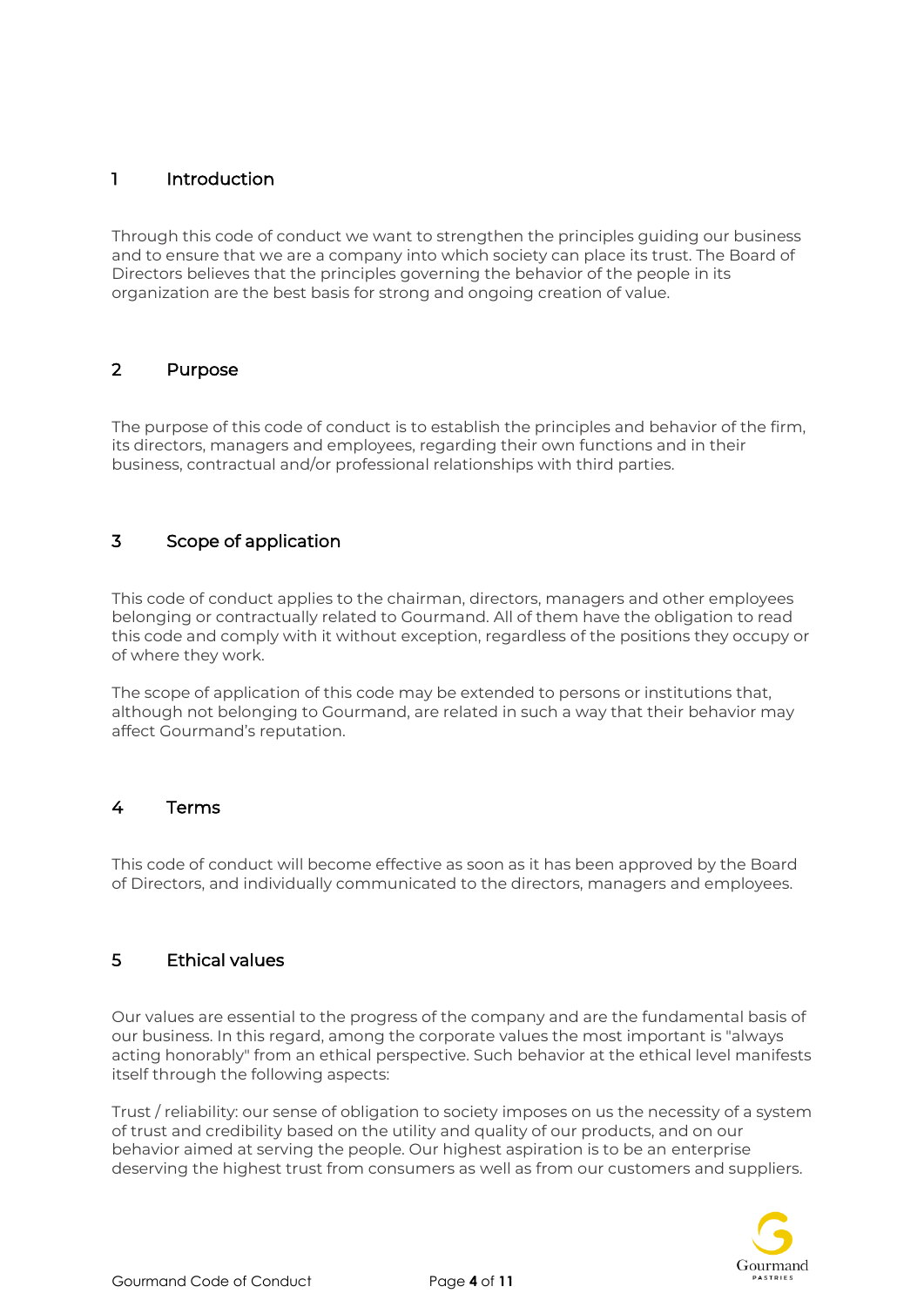Safety: optimal working conditions in terms of safety, health and hygiene are guaranteed. We demand a high level of product and process safety, paying special attention to the protection of employees, suppliers, customers and to the local environment, and we spread this principle throughout the organization.

Integrity: it is indispensable to always act with moral integrity and good faith toward any member of the organization or any third party. Integrity involves doing the right thing for our employees and society as a whole, although acting so may not be consistent with personal risk or economic pressure. Gourmand is committed to the scrupulous tracking of any current legislation applicable to its business and operations.

Social Responsibility: We need to care for our physical and social environment, including the people's quality of life, which makes us necessarily sensitive to them. Our business and operation shall be developed in a sustainable way, as our contribution to a sustainable world.

These values therefore support our view of the future and our business strategy, and must prevail in our decisions and actions. In addition to them, which shall always be present, the Board and Management of the company may from time to time define business and working behavioral values which, beyond conduct, will allow us to share a working and business culture to become more efficient in our development. Such explicit values or principles may change occasionally to adjust them to the evolution of our competitive surroundings. Directors, managers and employees must adhere to current behavioral values.

#### <span id="page-4-0"></span>6 Rules of conduct

#### 6.1 Respect for the dignity of persons

<span id="page-4-1"></span>Gourmand commits to respect and protect human rights and freedom, as defined in the Universal Declaration of Human Rights. Directors, managers and employees in their employment, professional and contractual relationships will not create situations of harassment, intimidation, reprisal or violent behavior.

No decision or action will be taken that could negatively affect the dignity of persons. The behavior of directors, managers and employees will always be respectful. There will be no discrimination based on sex, age, race, religion, disability, marital status, economic status, nationality or citizenship.

#### 6.2 Confidentiality and IP rights

<span id="page-4-2"></span>The information, accounts, reports, plans and strategies of Gourmand that are not of a public nature may not be provided or communicated to any person or institution outside of Gourmand. The internal processing of information will also be restricted to persons having an indispensable need to use it within the scope of the interests of the company. In this regard, marketing and manufacturing information will be considered particularly confidential. Its internal circulation will be strictly restricted. Any informal comment or conversation will also be subject to the confidentiality restriction. Programs, reports, information and any other material produced, developed or applied within Gourmand may not be used for personal purposes or to obtain a personal benefit.

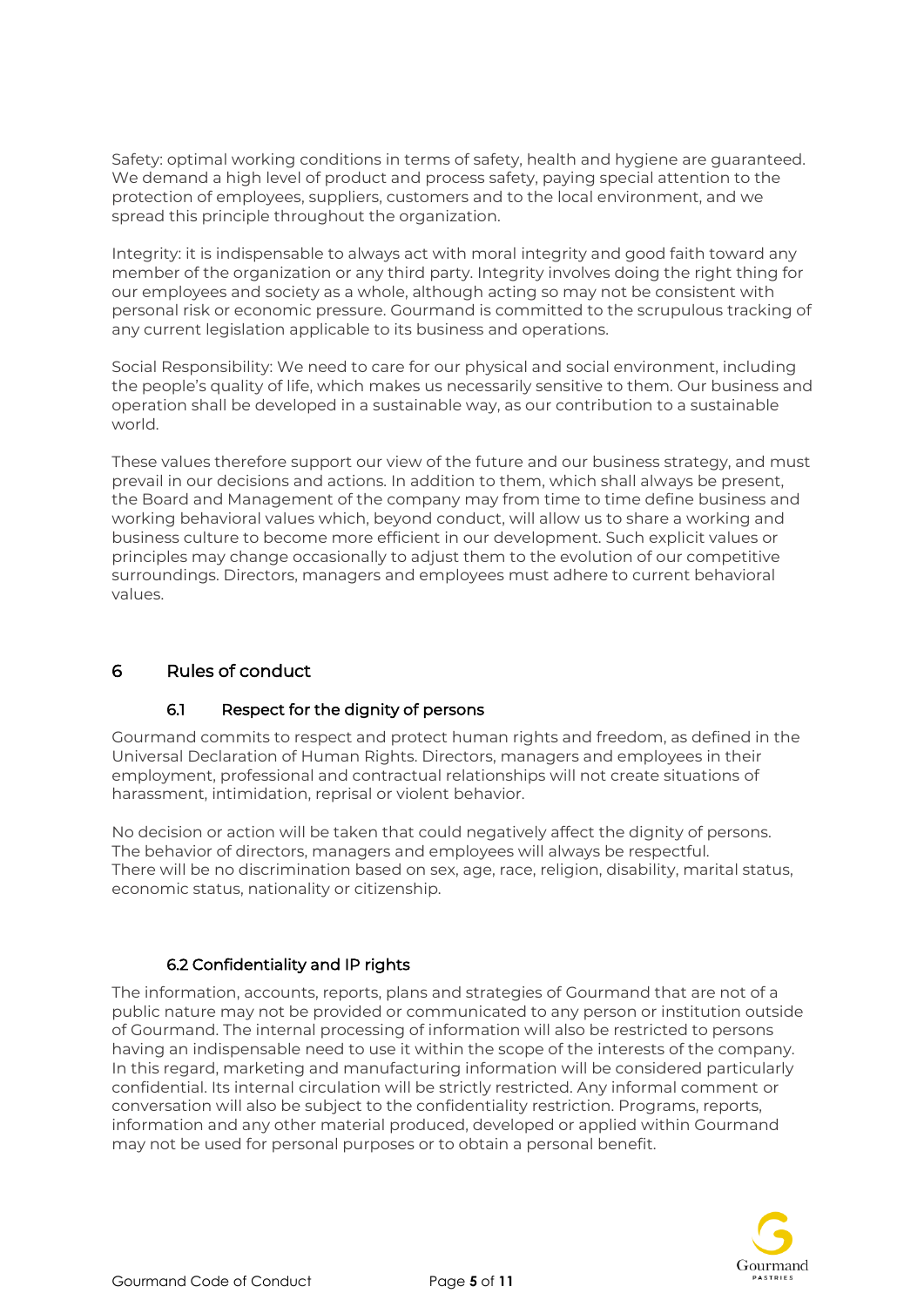Gourmand regards its patents, trade secrets, trademarks and copyrights as valuable corporate assets. Gourmand's employees must also respect the valid IP rights of other companies and persons. Gourmand will not knowingly infringe on others' patents, trademarks or copyrights, or misappropriate others' trade secrets or other intellectual property. Each director, manager and employee must avoid the unauthorized copying of magazine and journal articles, books, computer software or any other copyrighted material.

These principles will remain in effect even after one ceases to be a director, manager or employee, or to have a formal tie to Gourmand.

#### 6.3 Transparency of information

<span id="page-5-0"></span>Gourmand is committed to the transparency of information. It guarantees that all information delivered to its shareholders and the markets is true and complete, and reflects accurately its financial and operating status, in accordance with the requirements of the applicable regulations. This commitment implies communication of all relevant facts that may have an impact on trading of Gourmand shares on the markets, in accordance with applicable regulations.

Directors, managers and employees must communicate internal information to their supervisors and fellow workers truthfully and completely, so that it may be of maximum use in the conduct of their duties, without creating the risk of confusion.

#### 6.4 Conflicts of interest

<span id="page-5-1"></span>It is recognized and accepted that the directors, managers and employees may participate in business activities other than those of Gourmand, provided that they do not conflict with the interests of our organization.

The directors, managers and employees nonetheless may not work, for their own account or for the account of others, for companies that may directly or indirectly compete with Gourmand.

All directors, managers and employees, in the performance of their duties, their decisionmaking and their actions must give preference to the interests of the group over their personal interests or those of third parties. In addition, they will abstain from influencing or making decisions regarding financing or transactions with related third parties with which they or any near relative may be linked.

The directors, managers and employees, as well as any third party related thereto, will not obtain any benefit from a business situation or opportunity related to the business of Gourmand that has been obtained during the course of their activities as directors, managers or employees. They will not receive loans or guarantees of obligations as a result of their positions with Gourmand.

Any potential situation of conflict of interest identified by a director, manager or an employee must be reported to the Board of Directors or the trust person, which will issue an opinion regarding the actions to be taken in order to resolve the conflict.

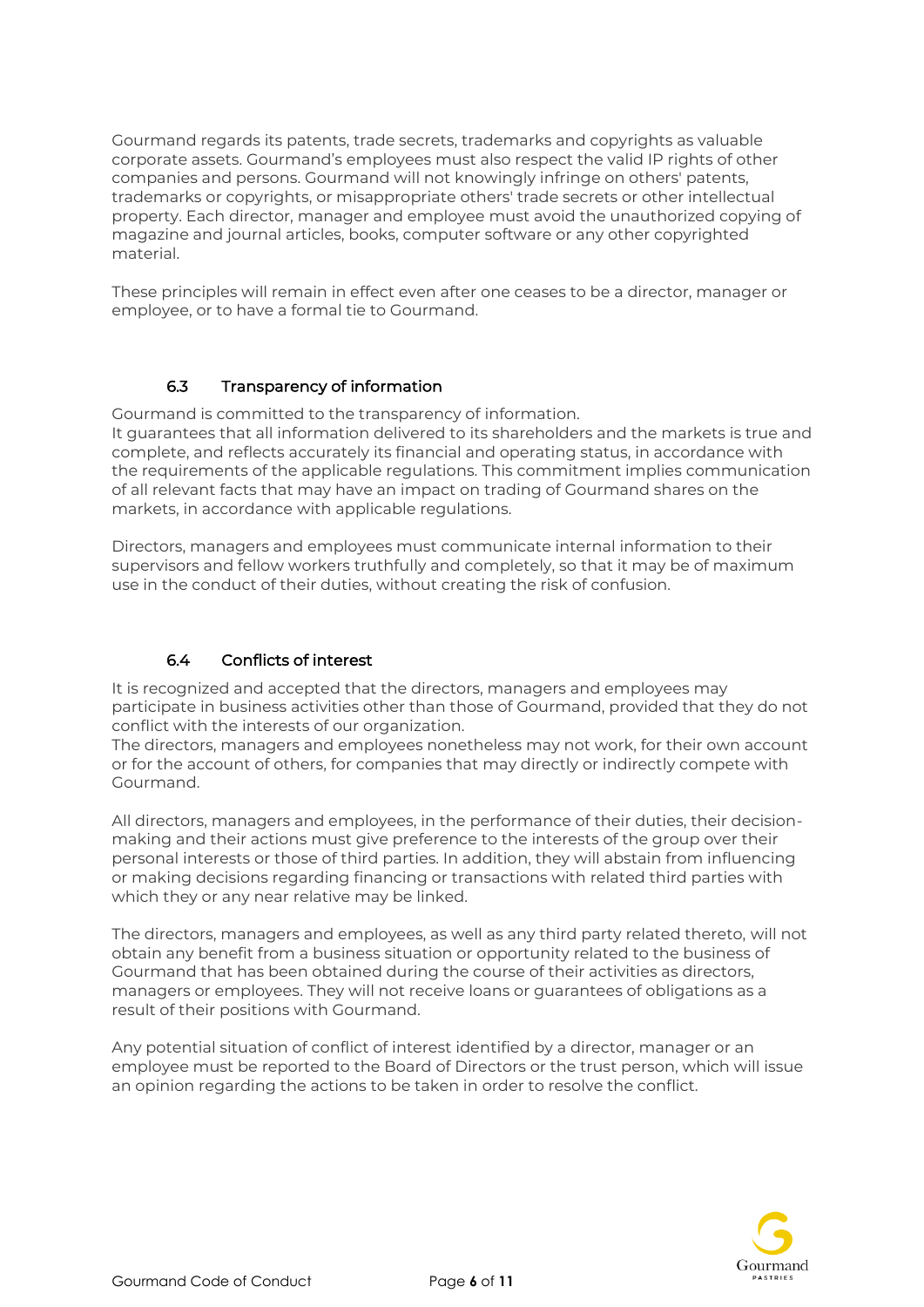#### 6.5 Relations with customers

<span id="page-6-0"></span>The directors, managers and employees will behave in an upright manner with customers, promoting the quality and excellence of Gourmand products and services, and will maintain respectful and long-lasting relationships with customers.

Gourmand commits to deliver accurate information to its customers, especially regarding its products, any cost associated with sale, and the method of resolving incidents or claims. Information from customers will be maintained by Gourmand under the principles established in the Confidentiality section above.

#### 6.6 Relations with suppliers of goods and services

<span id="page-6-1"></span>Procurement of goods and services from suppliers must be guided by the promotion of the involvement of multiple suppliers in each process, offering products which meet Gourmand requirements. At all times, the procurement choice will be of the alternative offering the conditions most advantageous to Gourmand. Any situation that may decrease the independence and objectivity of the persons participating in the procurement process will be avoided.

Consultants, agents or representatives rendering services to Gourmand must be of good reputation. If there is lack of knowledge about such condition, a due diligence review should be performed about the supplier's suitability to act on behalf of Gourmand, including qualifications and history of compliance with applicable laws and regulations. Any doubts or queries in this regard should be sent in writing to Gourmand.

#### 6.7 Product quality

<span id="page-6-2"></span>Gourmand has an absolute commitment to manufacture and sell quality food products that are safe for consumers and customers. In no case, will any deviation from or failure to follow Gourmand policies regarding manufacture, handling, storage and sale of products be tolerated.

Any discovery of a situation in which the quality of the product is not appropriate must be reported to the head of the manufacturing department. Gourmand directors, managers and employees must cooperate with the health authorities and, if necessary, with the recall process of the product, or any other action deemed to be appropriate.

#### 6.8 Fair competition and antitrust

<span id="page-6-3"></span>Gourmand is committed to free market competition, meeting the needs of customers and consumers, within the applicable regulations. We will not engage in false advertising or illegal practices restricting competition. Gourmand must absolutely avoid any conduct that violates, or appears to violate the antitrust laws. There may not be any understanding or agreement between competitors regarding prices, terms of sale, sharing markets, allocation of customers, or any other activity that restrains competition, whether by sellers or purchasers, except as otherwise permitted by the antitrust laws.

Any director's, manager's or employee's doubt regarding any practice must be discussed with the Board of Directors.

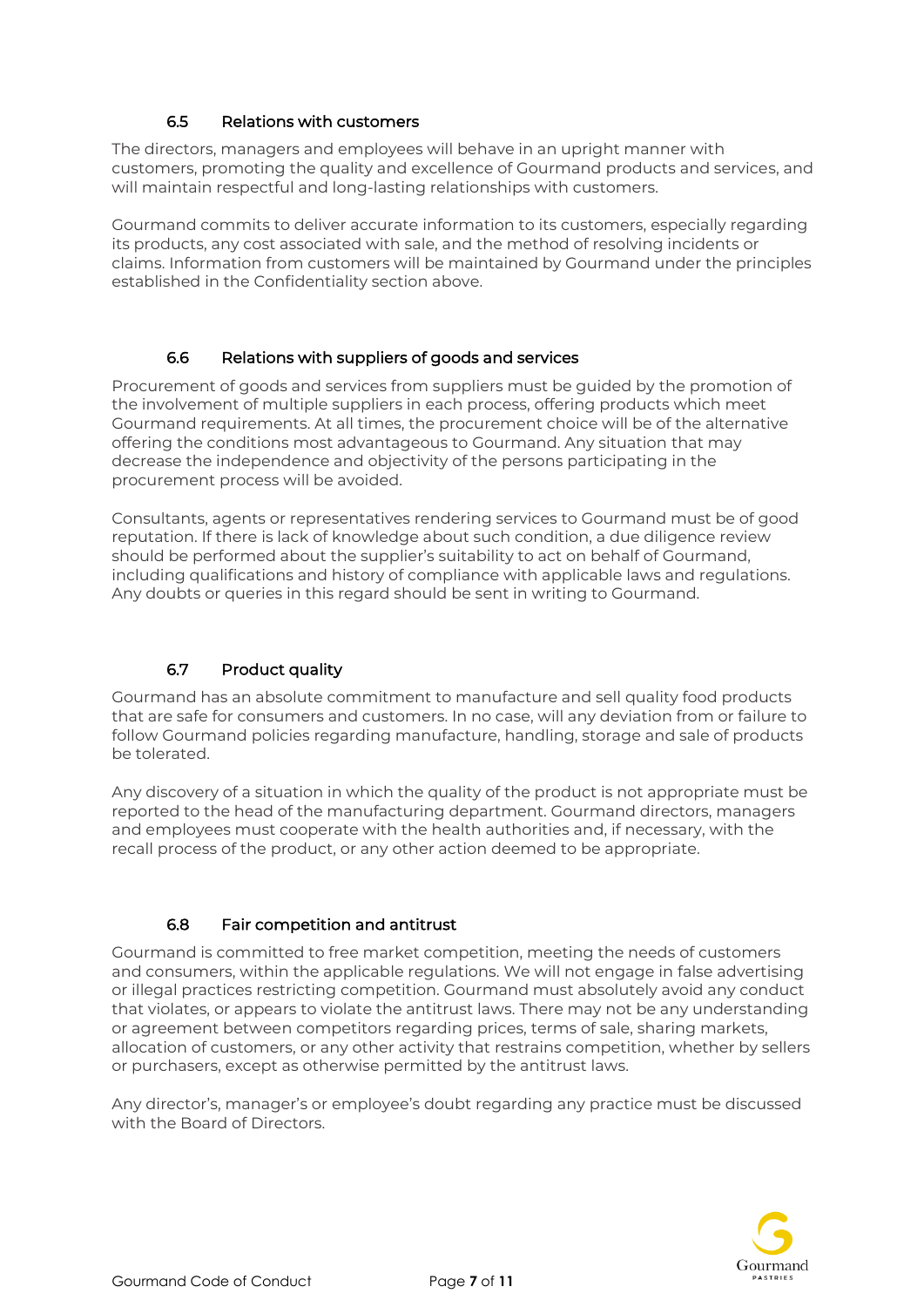#### 6.9 Use and safeguarding of assets and resources

<span id="page-7-0"></span>Gourmand is committed to providing its directors, managers and employees with the resources necessary to perform their employment and professional activities. The directors, managers and employees will not use such resources for personal purposes, or other than in the interests of Gourmand, and will appropriately protect these resources.

Personal matters will not be pursued using Gourmand assets or administrative personnel of Gourmand. Company credit cards will never be used for personal expenses. The policy regarding expenses of travel and representation of the company will always be followed.

The e-mail and internet service of Gourmand is a system owned by it. The use of this service is intended for business purposes. Its use for personal purposes is not allowed unless it is insignificant and do not affect the employee productivity nor the Gourmand conduct. Directors, managers and employees may not use e-mail for personal profit, advertising, soliciting funds, chain letters or any communications that might damage Gourmand reputation. E-mail should be used with discretion when sending confidential or proprietary information.

Confidential information may not be disclosed and unauthorized information may not be acquired over the Internet. The company will monitor its employees' use of the Internet, including sites or information accessed.

When writing about company business, remember that our business records are subject to disclosure to the government or private parties in litigation. More importantly, our records may be used by the news media to influence public opinion about the company's image. Irrespective of where it is written, what is written may have significant consequences. Once sent, messages can easily be printed, edited and distributed.

#### 6.10 Communication and external image

<span id="page-7-1"></span>The ability to disclose externally information related to Gourmand, apart from institutional presentations, is restricted to the bodies specifically assigned to do so. Any request for information from any outside person or communication medium, or any participation to outside forums, will be notified in advance to those bodies, obtaining their approval prior to any possible dissemination of information.

#### 6.11 Protection of personal information

<span id="page-7-2"></span>Non-public information in the possession of Gourmand regarding customers, suppliers, employees or third persons is of a confidential nature and will be maintained in accordance with the applicable data protection regulations. In addition, the appropriate access restrictions are established, regarding the information systems and the files collecting this information.

The directors, managers and employees who are processing such data must maintain it and use it appropriately.

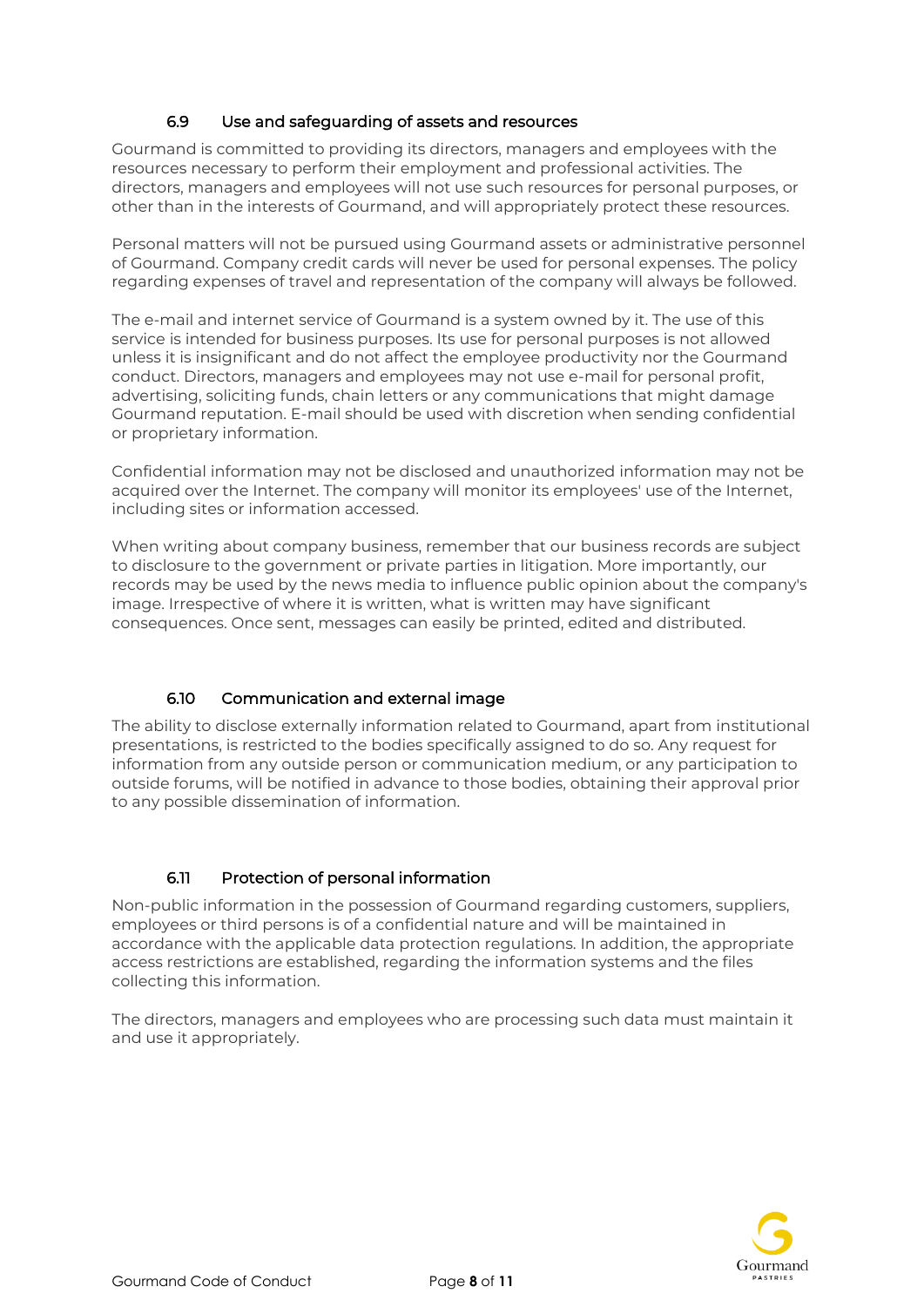#### 6.12 Gifts and attentions

<span id="page-8-0"></span>The directors, managers and employees may not accept gifts or monetary compensation from customers and suppliers of Gourmand, or from any person or institution that has or may have a relationship with Gourmand.

Only promotional gifts and small gifts offered as a matter of courtesy may be accepted. If director, manager and employee is uncertain about whether a gift is appropriate, he/she should consult the responsible.

It is acceptable to entertain clients and business partners and to give offer on certain occasions, if appropriate and reasonable in value. Directors, managers and employees who are unsure if a certain expense is legitimate should ask their supervisor.

#### 6.13 Drugs and alcohol

<span id="page-8-1"></span>Gourmand requires a drug and alcohol-free working environment for all directors, managers and employees while at work, on or off Gourmand premises. Directors, managers and employees who report for duty with illegal drugs or alcohol in their body are subject to disciplinary action, which may lead to the termination of employment. Directors, managers and employees who experience work performance problems or become involved in significant incidents or accidents, will be subject to discharge if medical tests show controlled substances in their body. Directors, managers and employees who, while on duty or on company premises, distribute, sell, buy, manufacture, dispense, possess or use illegal drugs, are also subject to discharge.

#### 6.14 Conduct in international business

<span id="page-8-2"></span>Gourmand operates under the laws and standards of the countries in which it conducts its business. It respects the legal customs of those countries, not participating in economic blockade or boycott activities.

The applicable customs and trade regulations must be strictly observed.

The anti-corruption laws of the OECD, EU, U.S and the relevant countries where Gourmand is acting, prohibit giving anything of value, directly or indirectly, to officials of governments or political candidates in order to obtain or retain business. It is strictly prohibited to make illegal payments to government officials of any country. Discretion and good judgment shall be exercised in socializing with friends and business acquaintances employed by governmental agencies. It is prohibited to:

(i) offer, promise to pay or pay, or authorize any such offer to a director, manager or employee, agent or representative of another company in the course of their dealings with Gourmand,

(ii) make any political donations, charitable contributions, promotional or marketing expenses, or promotional gifts to government officials or political candidates

(iii) solicit or receive any bribe or payment from any person in connection with the business of Gourmand

Any hospitality provided to a government official must comply with the laws and regulations, be accurately reflected in the books and approved in advance by Gourmand.



.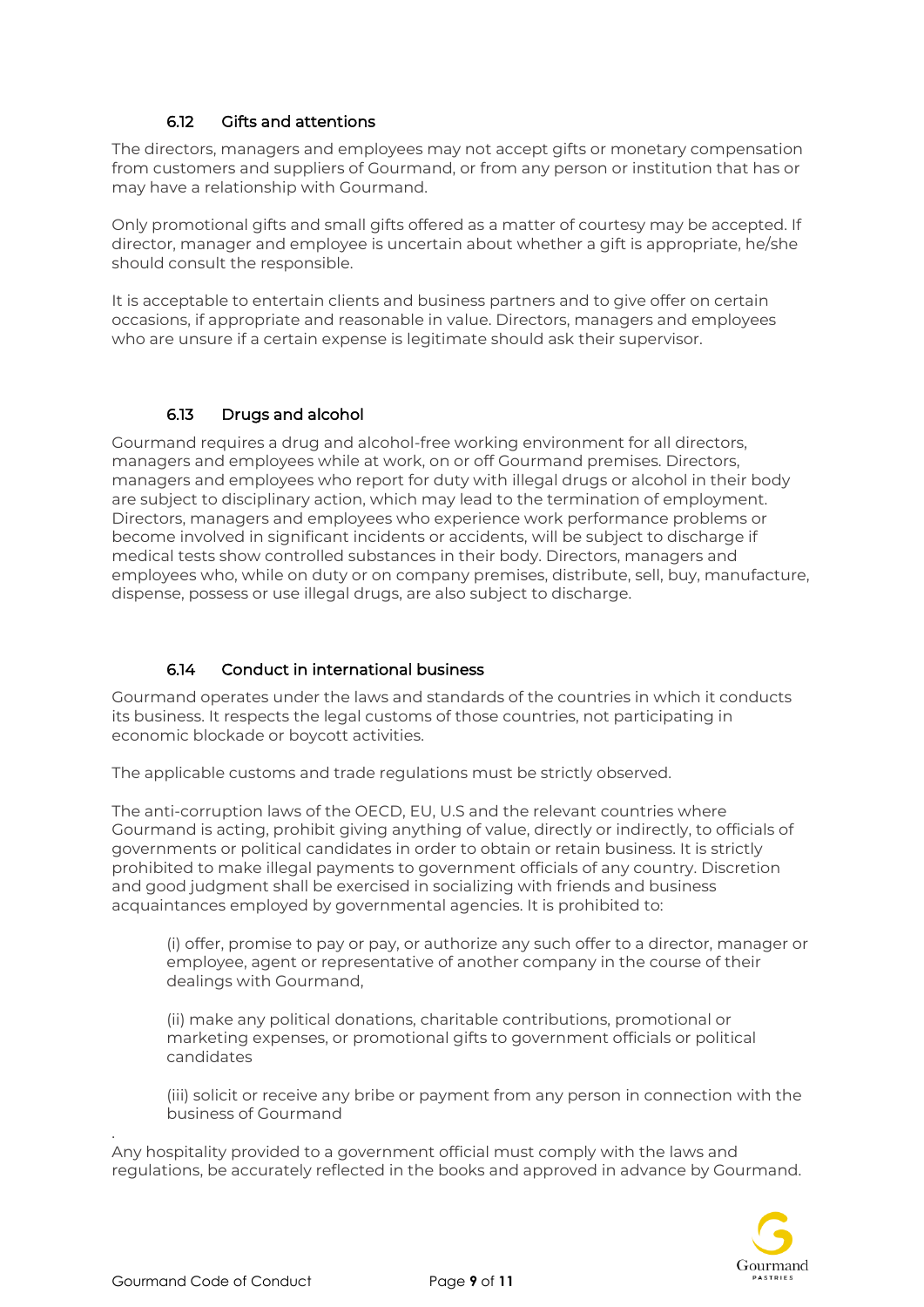Promotional gifts may be given to a government official provided it is legal, the gift is of nominal value and is marked with a corporate logo or trademark of Gourmand.

#### 6.15 Recording information and preserving documents

<span id="page-9-0"></span>The directors, managers and employees are responsible for the truth and integrity of the information they manage. Any data forming part of the information must be appropriately entered. The documentation supporting both the referenced data and the performance of the tasks must be appropriately maintained for the minimum periods during which it is expected that such documentation may be the subject matter of review by a third party. This is especially true of such documentation that may contain information reflected in the financial statements.

The finance and systems departments and any other relevant department will regularly perform the necessary procedures to ensure compliance with the legislation regarding support for and conservation of the physical documentation and the information contained in systems.

#### 6.16 Environmental protection

<span id="page-9-1"></span>Among the objectives of Gourmand is the reduction of the environmental impact of its business to the greatest extent possible. Aspects that may have a negative influence on the environment are appropriately weighed in Gourmand decision-making. Legal requirements regarding conservation are respected. Gourmand acts diligently to correct any error that may cause environmental damage.

#### 6.17 Responsible attitude

<span id="page-9-2"></span>In order to protect Gourmand corporate integrity, directors, managers and employees must commit to disclose any action observed within the organization that is contrary to this code or to the applicable legislation, even if occurring in an area other than that of their ordinary activities.

For that purpose Gourmand has established the following mechanisms: E-mail to respect.code@DosscheMills.be or to the person of confidence sigrid.severijns@Gourmand.be, also for written notices.

Anonymity of the persons using these mechanisms is fully ensured. Notifications received will be treated and processed under confidential basis and the appropriate action will be taken in concerted consultation.

#### 6.18 End of formal relationship with Gourmand

<span id="page-9-3"></span>Any person whose formal tie to Gourmand ends may not remove or use information related to Gourmand business. All resources and/or materials that have been delivered to that person by Gourmand for conduct of his/her employment duties will be returned.